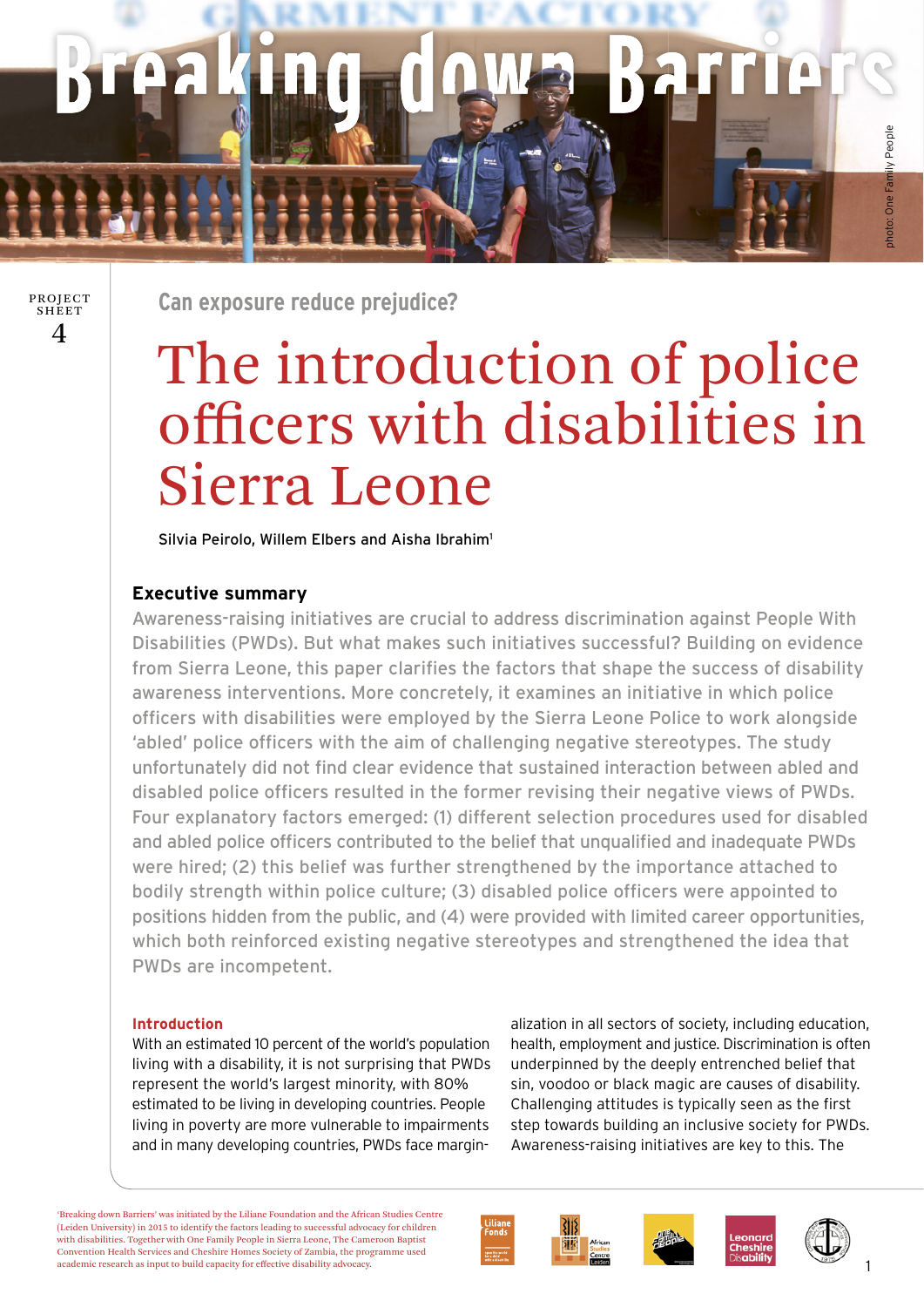

Presentation of preliminary research findings in Freetown in December 2017.

question, however, is under what conditions such initiatives can be effective. Drawing on evidence from Sierra Leone, this paper seeks to improve our understanding of the success factors in disability awareness interventions. It examines an initiative in which police officers with disabilities were employed by the Sierra Leone Police to work alongside 'abled' police officers with the aim of challenging negative stereotypes.

#### **Case study**

In Sierra Leone, many PWDs are rejected by their families and end up living on the streets. It is not uncommon for them to engage in illegal and often degrading activities such as begging or sex work in order to satisfy their basic needs. Police officers are regularly involved in actions against PWDs, and both groups have developed negative views of each other. There is a common perception within the police force that PWDs are troublemakers; people that like to fight and use abusive language: "Na dat mehk God mehk u so" [this is why God made you that way] is an expression frequently used towards them during conflicts.

In 2012, the Sierra Leone Police started out by hiring four PWDs in their Communication department in Freetown with the aim of challenging the stereotypical attitudes of police officers towards PWDs, and improving the relationship between the two groups. Five years later, in 2017, a total of ten police officers with disabilities were working with the Sierra Leone police force in the Communication and Maintenance departments in the Western Area. All newly hired police officers had a physical disability. The initiative built on the assumption that by having police officers

with disabilities as colleagues and creating sustained, positive, intergroup encounters, 'abled' police officers would revise their negative perceptions of PWDs. In other words, that positive experience with individual PWDs would result in police officers revising their negative views of PWDs in general.

This paper analyses and discusses whether and how the initiative contributed to a change in attitudes of police officers towards PWDs. The research was carried out in Freetown over a period of six months in 2017, using a combination of semi-structured interviewing (32 in total) and participatory observation. Interviews targeted a range of respondents and informants, including police officers of various rank, police officers with disabilities, PWDs and staff of disability NGOs. Participatory observation was carried out at various police stations, barracks, detention centers, PWD-communities and a disability NGO.

#### **Lack of change**

The study first of all found that, given the huge stigma attached to disability in Sierra Leone, the fact that the Sierra Leone Police implemented this initiative was already a major accomplishment in its own right. In addition, the research found that generally, police officers with disabilities maintained cordial relations with most 'abled' colleagues. In a few individual cases, friendships emerged between the disabled and 'abled' police officers. Overall, however, the study did not find clear evidence that sustained interaction between abled and disabled police officers resulted in the former revising their negative views of PWDs. Four factors emerged that explain why the initiative failed. First, different selection procedures for disabled and abled police officers resulted in the widely shared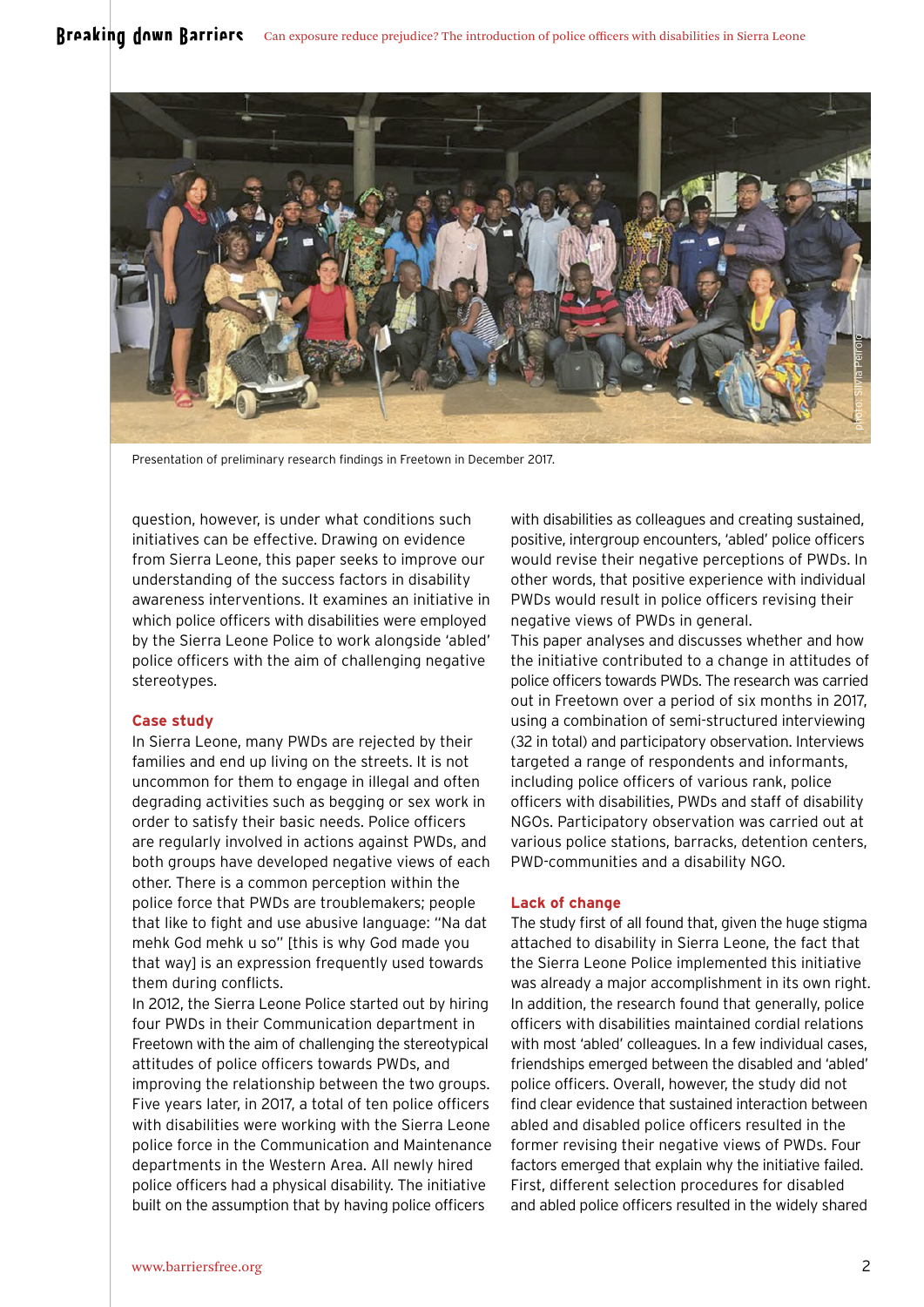# Breaking down Barriers Can exposure reduce prejudice? The introduction of police officers with disabilities in Sierra Leone

belief that unqualified and inadequate PWDs had been hired. Unlike 'regular' recruits, police officers with disabilities did not have to pass an entrance examination or motivational interview. Because the selection process for PWDs was less demanding compared to the normal selection procedure for police recruits, many police officers believed that disabled police officers had been hired only because of their disability and had thus received preferential treatment. This created a feeling of resentment towards disabled colleagues, which had significant implications: (1) there was a risk of devaluing disabled police officers' real accomplishments, (2) The idea that disabled police officers cannot stand on their own feet was reinforced, and (3) it may have increased tensions, as police officers were convinced that disabled police officers received the same benefits without deserving them.

Secondly, the research found that the importance attached to bodily strength within police culture contributed to scepticism regarding the potential of PWDs to be competent police officers. A common belief among 'abled' police officers was that disabled police officers were weak and not physically fit, and that there was *'something wrong with their body'*. They were therefore often sceptical about the role of *'physically unfit people'* within the police, which was an environment where the body was seen as a crucial asset to *'get the job done'*. Because they could not be sent to control riots, to patrol the streets, or arrest the public as front-line officers, disabled police officers were not seen as 'real' police officers. Third, disabled police officers were appointed to positions hidden from the public, which reinforced



Two of the first police officers with disabilities recruited in 2012.



Police officers with disabilities after graduation from the Police Training School in Hastings in 2012.

existing negative stereotypes and strengthened the idea that PWDs are incompetent. While disabled police officers were hired by the police, they were at the same time asked to remain invisible. Police officers with disabilities were all appointed to positions that did not involve direct contact with civilians. They were also not allowed to wear a police uniform. Both these decisions seem to have been made out of fear that police officers with disabilities appearing in public would negatively affect the reputation of the police, and that the public would ridicule a physically unfit police officer.

Fourth, disabled police officers were provided with limited career opportunities, which again reinforced existing negative stereotypes and strengthened the idea that PWDs are incompetent. The study found that disabled police officers did not have opportunities to climb the professional ladder in the police force. Not only were they prevented from working in different departments, a necessary requirement to be promoted to a higher rank, but there was also a common perception among police officers that disabled police officers would never achieve command positions because of their physical limitations. Overall, it can be argued that the professional environment of the disabled police officers reinforced the negative views that existed about people with disabilities, and consequently, the notion that disabled police officers were not full-fledged police officers.

#### **Local understandings of disability**

Whilst examining whether and how the initiative contributed to a change in attitudes among police